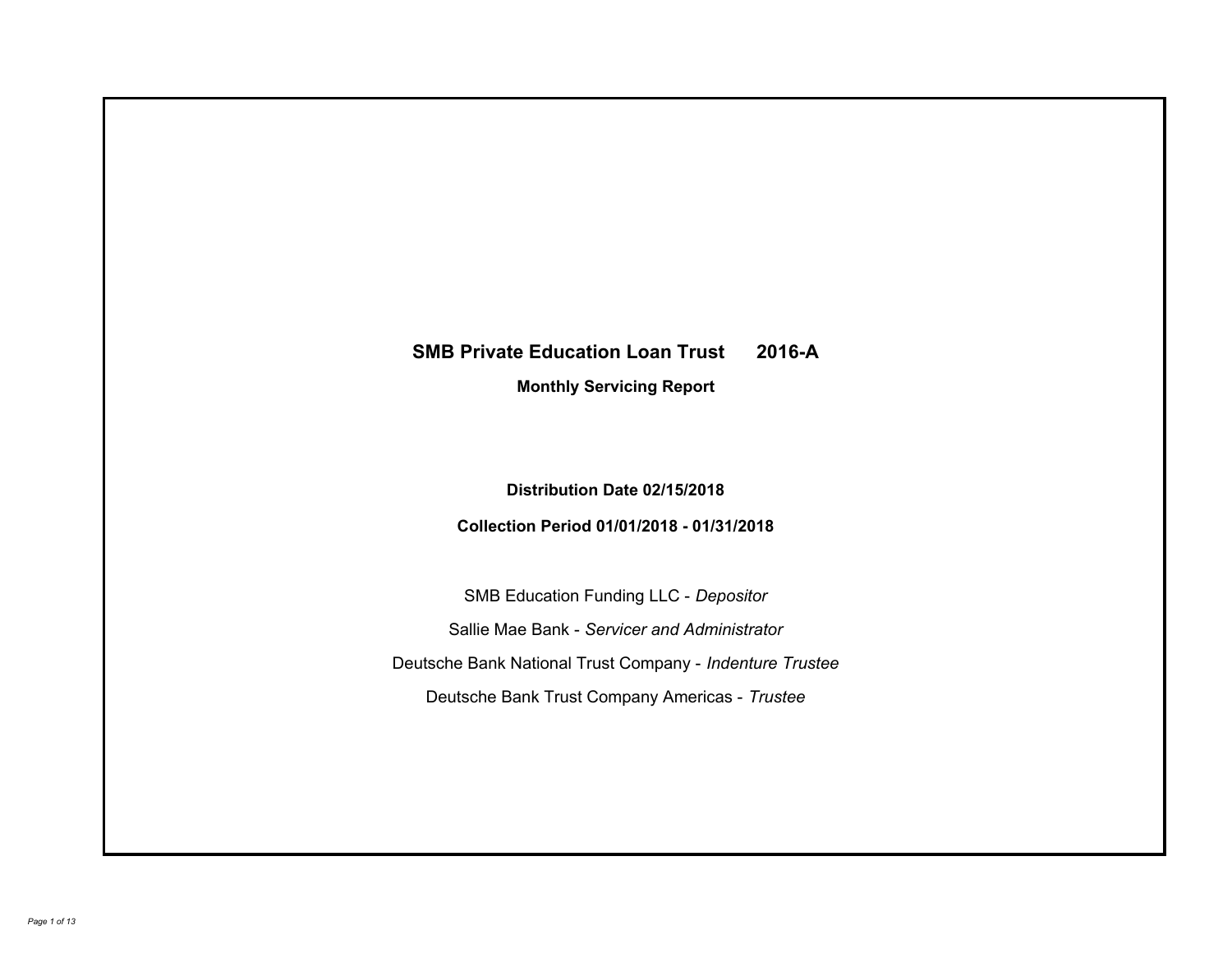A

| <b>Student Loan Portfolio Characteristics</b>                                         | <b>Settlement Date</b><br>05/26/2016 | 12/31/2017                        | 01/31/2018                        |
|---------------------------------------------------------------------------------------|--------------------------------------|-----------------------------------|-----------------------------------|
| <b>Principal Balance</b><br>Interest to be Capitalized Balance                        | \$585,861,635.84<br>32,367,510.93    | \$500,146,998.55<br>29,117,045.61 | \$492,679,531.43<br>29,706,606.33 |
| Pool Balance                                                                          | \$618,229,146.77                     | \$529,264,044.16                  | \$522,386,137.76                  |
| Weighted Average Coupon (WAC)                                                         |                                      |                                   |                                   |
| WAC1 (Contractual Interest Rate on the Loan)                                          | 8.26%                                | 9.07%                             | 9.05%                             |
| WAC2 (Average of Applicable Interest Rate)                                            | 8.23%                                | 9.01%                             | 8.99%                             |
| WAC3 (Average of Actual Interest Rate)                                                | 8.16%                                | 8.93%                             | 8.91%                             |
| Weighted Average Remaining Term                                                       | 134.18                               | 127.14                            | 126.90                            |
| Number of Loans                                                                       | 53,959                               | 46,169                            | 45,671                            |
| Number of Borrowers<br>Pool Factor<br>Since Issued Total Constant Prepayment Rate (1) | 52,283                               | 44,458<br>0.856096881<br>8.42%    | 43,982<br>0.844971707<br>8.60%    |

| <b>Debt Securities</b> | Cusip/Isin | 01/16/2018       | 02/15/2018       |
|------------------------|------------|------------------|------------------|
| H <sub>1</sub>         | 78449FAA9  | \$10,872,286.18  | \$2,040,225.74   |
| A2A                    | 78449FAB7  | \$218,000,000.00 | \$218,000,000.00 |
| A2B                    | 78449FAC5  | \$134,000,000.00 | \$134,000,000.00 |
|                        | 78449FAD3  | \$50,000,000.00  | \$50,000,000.00  |

| $\sim$<br>◡ | <b>Certificates</b> | Cusip/Isin | 01/16/2018   | 02/15/2018   |
|-------------|---------------------|------------|--------------|--------------|
|             | Residua             | 78449F101  | \$100,000.00 | \$100,000.00 |

| $\overline{ }$ | <b>Account Balances</b> | 01/16/2018     | 02/15/2018     |
|----------------|-------------------------|----------------|----------------|
|                | Reserve Account Balance | \$1,557,854.00 | \$1,557,854.00 |

| E | Asset / Liability                      | 01/16/2018       | 02/15/2018       |
|---|----------------------------------------|------------------|------------------|
|   | Overcollateralization Percentage       | 21.99%           | 22.65%           |
|   | Specified Overcollateralization Amount | \$158,779,213.25 | \$156,715,841.33 |
|   | Actual Overcollateralization Amount    | \$116,391,757.98 | \$118,345,912.02 |

(1) For additional information, see 'Since Issued CPR Methodology' found on page 11 of this report.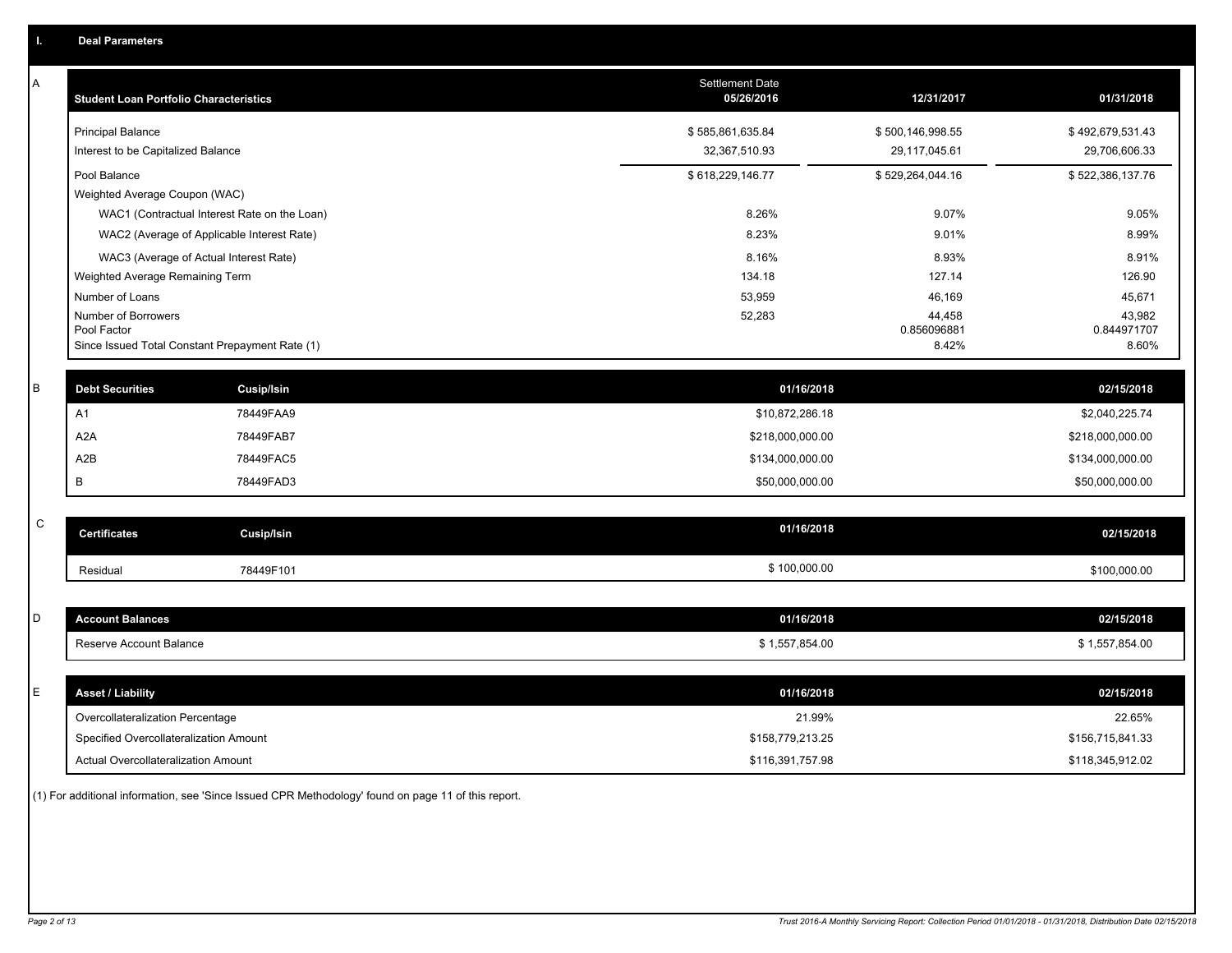# **II. 2016-A Trust Activity 01/01/2018 through 01/31/2018**

| A | <b>Student Loan Principal Receipts</b>                           |                 |
|---|------------------------------------------------------------------|-----------------|
|   | <b>Borrower Principal</b>                                        | 7,691,649.89    |
|   | <b>Consolidation Activity Principal</b>                          | 0.00            |
|   | Seller Principal Reimbursement                                   | 3,606.48        |
|   | Servicer Principal Reimbursement                                 | 0.00            |
|   | Delinquent Principal Purchases by Servicer                       | 0.00            |
|   | <b>Other Principal Deposits</b>                                  | 0.00            |
|   | <b>Total Principal Receipts</b>                                  | \$7,695,256.37  |
| B | <b>Student Loan Interest Receipts</b>                            |                 |
|   | Borrower Interest                                                | 2,395,624.61    |
|   | <b>Consolidation Activity Interest</b>                           | 0.00            |
|   | Seller Interest Reimbursement                                    | 118.77          |
|   | Servicer Interest Reimbursement                                  | 0.00            |
|   | Delinquent Interest Purchases by Servicer                        | 0.00            |
|   | Other Interest Deposits                                          | 0.00            |
|   | <b>Total Interest Receipts</b>                                   | \$2,395,743.38  |
| С | <b>Recoveries on Realized Losses</b>                             | \$94,107.43     |
| D | <b>Investment Income</b>                                         | \$11,176.81     |
| Е | <b>Funds Borrowed from Next Collection Period</b>                | \$0.00          |
| F | <b>Funds Repaid from Prior Collection Period</b>                 | \$0.00          |
| G | Loan Sale or Purchase Proceeds                                   | \$0.00          |
| н | Initial Deposits to Distribution Account                         | \$0.00          |
|   | <b>Excess Transferred from Other Accounts</b>                    | \$0.00          |
| J | <b>Borrower Benefit Reimbursements</b>                           | \$0.00          |
| κ | <b>Other Deposits</b>                                            | \$0.00          |
| L | <b>Other Fees Collected</b>                                      | \$0.00          |
| М | <b>AVAILABLE FUNDS</b>                                           | \$10,196,283.99 |
| N | Non-Cash Principal Activity During Collection Period             | \$227,789.25    |
| O | Aggregate Purchased Amounts by the Depositor, Servicer or Seller | \$0.00          |
| P | Aggregate Loan Substitutions                                     | \$0.00          |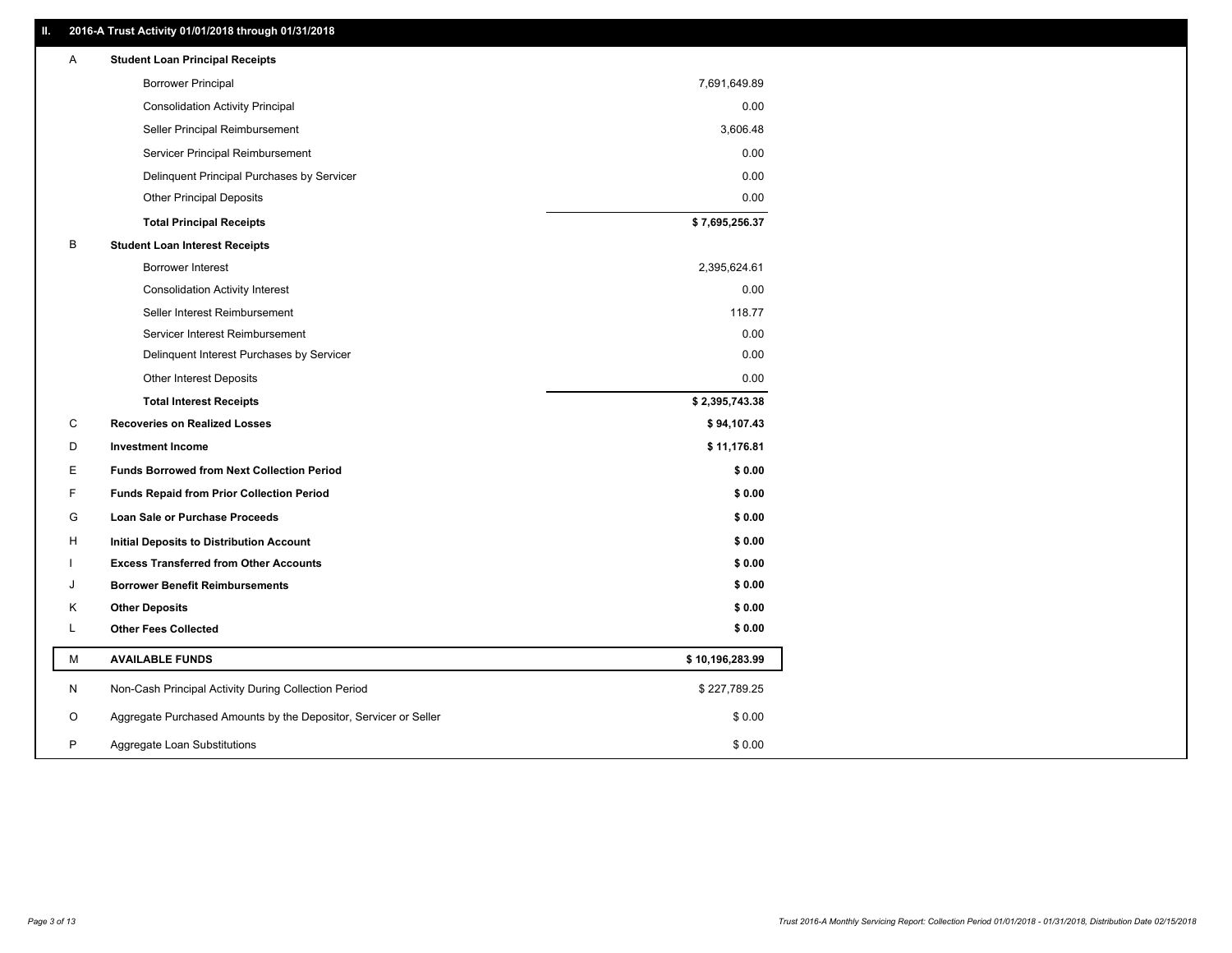|                   |                       |                          |         | 01/31/2018                                                       |                |                            |                          |         | 12/31/2017                                                       |                |                            |
|-------------------|-----------------------|--------------------------|---------|------------------------------------------------------------------|----------------|----------------------------|--------------------------|---------|------------------------------------------------------------------|----------------|----------------------------|
|                   |                       | <b>Wtd Avg</b><br>Coupon | # Loans | <b>Principal and</b><br><b>Interest Accrued</b><br>to Capitalize | % of Principal | % of Loans in<br>Repay (1) | <b>Wtd Avg</b><br>Coupon | # Loans | <b>Principal and</b><br><b>Interest Accrued</b><br>to Capitalize | % of Principal | % of Loans in<br>Repay (1) |
| <b>INTERIM:</b>   | IN SCHOOL             | 9.85%                    | 5,368   | \$73,771,447.18                                                  | 14.122%        | $-$ %                      | 9.84%                    | 5,842   | \$78,750,480.57                                                  | 14.879%        | $-$ %                      |
|                   | GRACE                 | 9.59%                    | 1,482   | \$18,361,645.87                                                  | 3.515%         | $-$ %                      | 9.58%                    | 1,117   | \$14,364,677.40                                                  | 2.714%         | $-$ %                      |
|                   | <b>DEFERMENT</b>      | 9.75%                    | 1,983   | \$22,250,896.04                                                  | 4.259%         | $-$ %                      | 9.79%                    | 1,893   | \$20,960,624.17                                                  | 3.960%         | $-$ %                      |
| <b>REPAYMENT:</b> | <b>CURRENT</b>        | 8.61%                    | 34,280  | \$373,871,431.55                                                 | 71.570%        | 91.635%                    | 8.66%                    | 35,052  | \$385,410,794.84                                                 | 72.820%        | 92.828%                    |
|                   | 31-60 DAYS DELINQUENT | 9.62%                    | 783     | \$9,869,084.29                                                   | 1.889%         | 2.419%                     | 9.70%                    | 540     | \$6,178,497.62                                                   | 1.167%         | 1.488%                     |
|                   | 61-90 DAYS DELINQUENT | 9.57%                    | 253     | \$3,116,228.22                                                   | 0.597%         | 0.764%                     | 9.29%                    | 282     | \$3,413,958.29                                                   | 0.645%         | 0.822%                     |
|                   | > 90 DAYS DELINQUENT  | 9.67%                    | 131     | \$1,348,113.05                                                   | 0.258%         | 0.330%                     | 10.09%                   | 135     | \$1,525,390.02                                                   | 0.288%         | 0.367%                     |
|                   | <b>FORBEARANCE</b>    | 9.02%                    | 1,391   | \$19,797,291.56                                                  | 3.790%         | 4.852%                     | 8.92%                    | 1,308   | \$18,659,621.25                                                  | 3.526%         | 4.494%                     |
| <b>TOTAL</b>      |                       |                          | 45,671  | \$522,386,137.76                                                 | 100.00%        | 100.00%                    |                          | 46,169  | \$529,264,044.16                                                 | 100.00%        | 100.00%                    |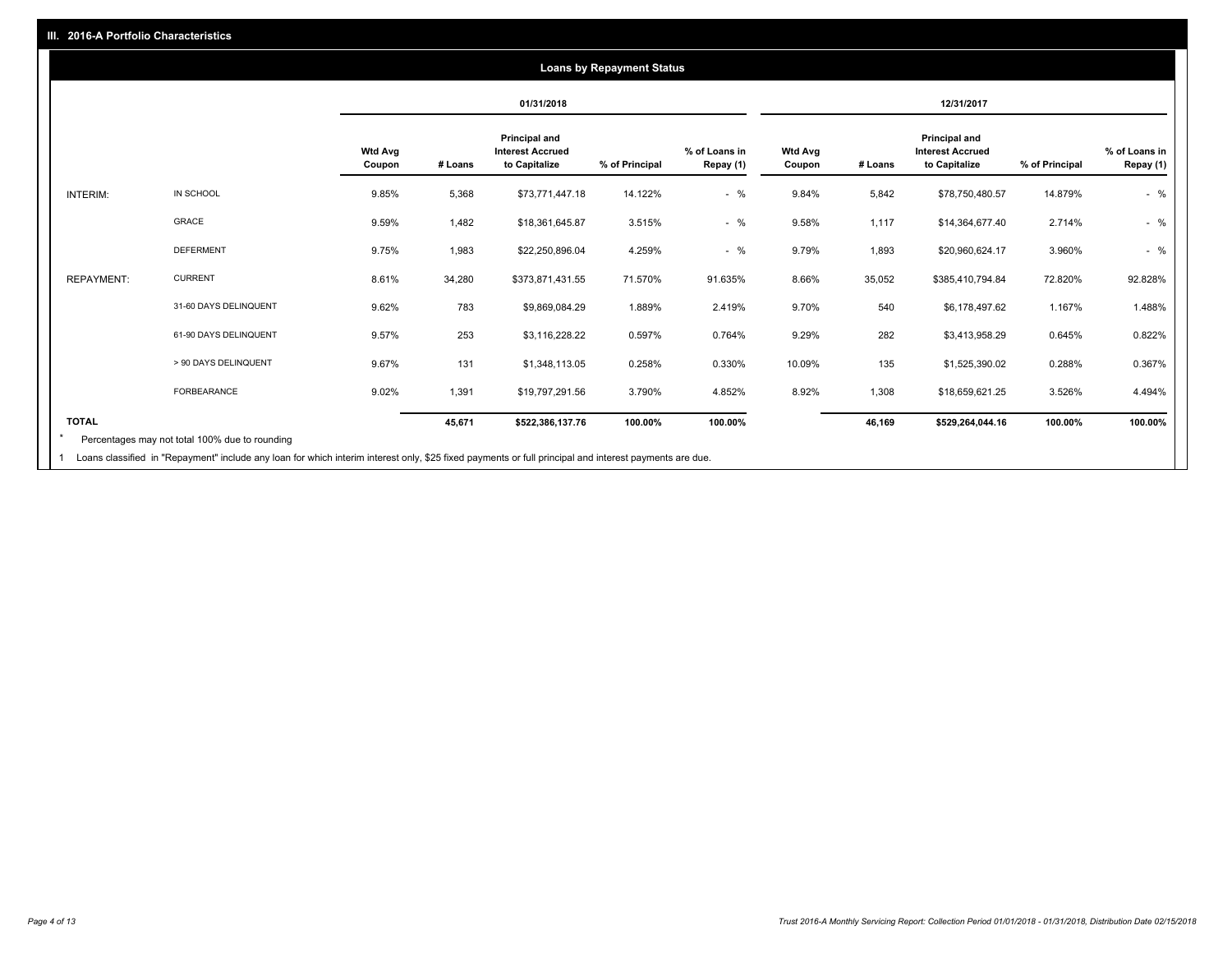| <b>Loans by Borrower Status</b> |                                                |                          |         |                                                           |                |                                |                          |         |                                                                  |                |                                |
|---------------------------------|------------------------------------------------|--------------------------|---------|-----------------------------------------------------------|----------------|--------------------------------|--------------------------|---------|------------------------------------------------------------------|----------------|--------------------------------|
|                                 |                                                |                          |         | 01/31/2018                                                |                |                                |                          |         | 12/31/2017                                                       |                |                                |
|                                 |                                                | <b>Wtd Avg</b><br>Coupon | # Loans | Principal and<br><b>Interest Accrued</b><br>to Capitalize | % of Principal | % of Loans in<br>P&I Repay (2) | <b>Wtd Avg</b><br>Coupon | # Loans | <b>Principal and</b><br><b>Interest Accrued</b><br>to Capitalize | % of Principal | % of Loans in<br>P&I Repay (2) |
| <b>INTERIM:</b>                 | IN SCHOOL                                      | 9.33%                    | 11,299  | \$155,836,225.07                                          | 29.832%        | $-$ %                          | 9.32%                    | 12,228  | \$165,806,759.21                                                 | 31.328%        | $-$ %                          |
|                                 | GRACE                                          | 9.19%                    | 2,858   | \$35,504,469.78                                           | 6.797%         | $-$ %                          | 9.18%                    | 2,167   | \$27,803,258.30                                                  | 5.253%         | $-$ %                          |
|                                 | <b>DEFERMENT</b>                               | 9.33%                    | 3,723   | \$41,674,718.05                                           | 7.978%         | $-$ %                          | 9.35%                    | 3,612   | \$39,761,104.32                                                  | 7.513%         | $-$ %                          |
| P&I REPAYMENT:                  | <b>CURRENT</b>                                 | 8.51%                    | 25,317  | \$256,294,546.78                                          | 49.062%        | 88.570%                        | 8.58%                    | 25,972  | \$267,033,797.87                                                 | 50.454%        | 90.247%                        |
|                                 | 31-60 DAYS DELINQUENT                          | 9.61%                    | 717     | \$9,060,726.07                                            | 1.734%         | 3.131%                         | 9.69%                    | 495     | \$5,598,103.12                                                   | 1.058%         | 1.892%                         |
|                                 | 61-90 DAYS DELINQUENT                          | 9.61%                    | 244     | \$2,938,592.16                                            | 0.563%         | 1.016%                         | 9.27%                    | 256     | \$3,138,731.96                                                   | 0.593%         | 1.061%                         |
|                                 | > 90 DAYS DELINQUENT                           | 9.58%                    | 122     | \$1,279,568.29                                            | 0.245%         | 0.442%                         | 10.05%                   | 131     | \$1,462,668.13                                                   | 0.276%         | 0.494%                         |
|                                 | FORBEARANCE                                    | 9.02%                    | 1,391   | \$19,797,291.56                                           | 3.790%         | 6.841%                         | 8.92%                    | 1,308   | \$18,659,621.25                                                  | 3.526%         | 6.306%                         |
| <b>TOTAL</b>                    | Percentages may not total 100% due to rounding |                          | 45,671  | \$522,386,137.76                                          | 100.00%        | 100.00%                        |                          | 46,169  | \$529,264,044.16                                                 | 100.00%        | 100.00%                        |

WAC reflects WAC3 To conform with company standard reporting these sections now include Princial and Interest Accrued to Capitalize.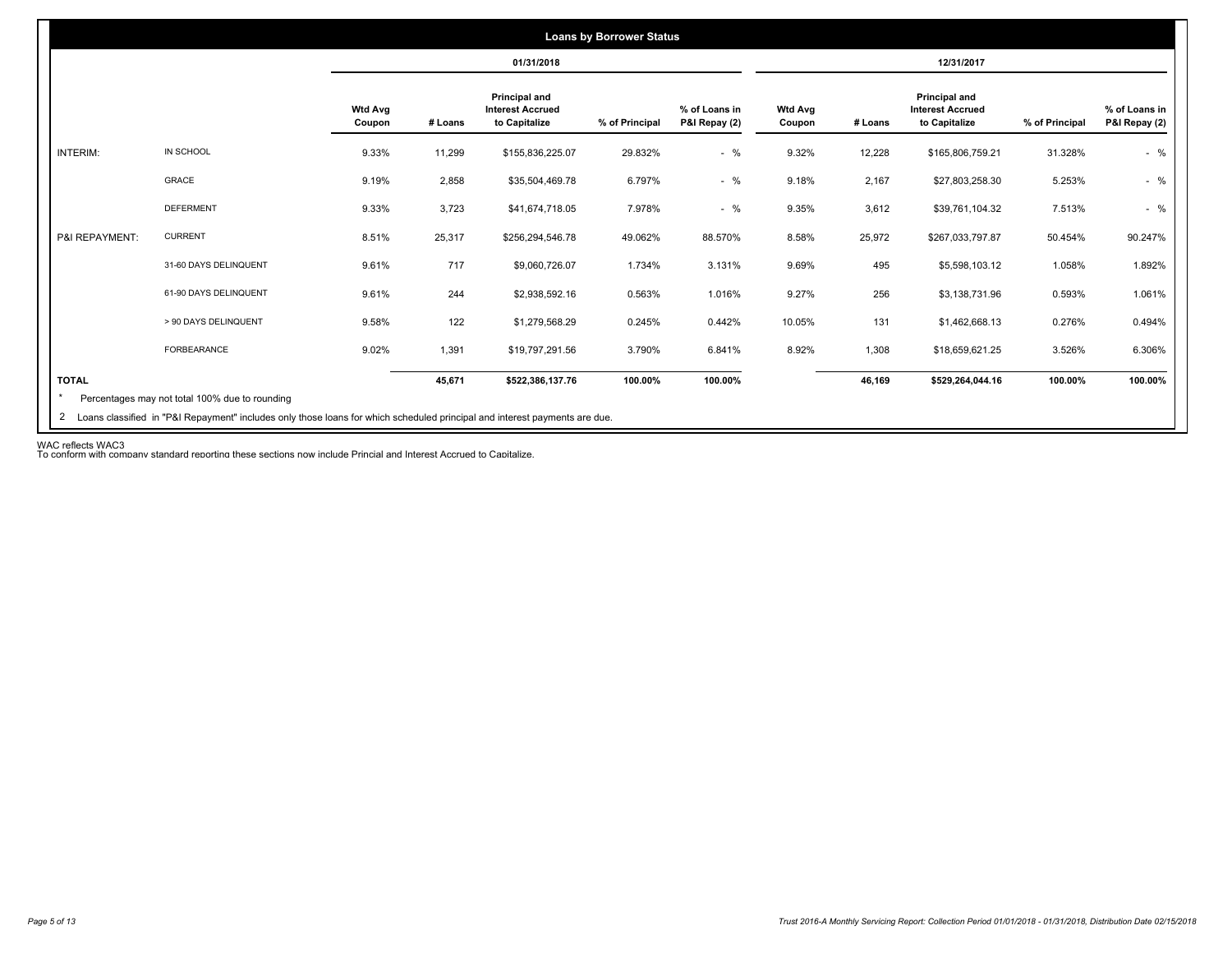|                                                                                                  | 1/31/2018        | 12/31/2017       |  |
|--------------------------------------------------------------------------------------------------|------------------|------------------|--|
| Pool Balance                                                                                     | \$522,386,137.76 | \$529,264,044.16 |  |
| Total # Loans                                                                                    | 45,671           | 46,169           |  |
| Total # Borrowers                                                                                | 43,982           | 44,458           |  |
| Weighted Average Coupon                                                                          | 8.99%            | 9.01%            |  |
| Weighted Average Remaining Term                                                                  | 126.90           | 127.14           |  |
| Percent of Pool - Cosigned                                                                       | 92.6%            | 92.6%            |  |
| Percent of Pool - Non Cosigned                                                                   | 7.4%             | 7.4%             |  |
| Borrower Interest Accrued for Period                                                             | \$3,723,906.37   | \$3,715,567.17   |  |
| Outstanding Borrower Interest Accrued                                                            | \$32,507,714.10  | \$31,901,853.96  |  |
| Gross Principal Realized Loss - Periodic *                                                       | \$450,846.34     | \$466,498.18     |  |
| Gross Principal Realized Loss - Cumulative *                                                     | \$8,489,089.63   | \$8,038,243.29   |  |
| Recoveries on Realized Losses - Periodic                                                         | \$94,107.43      | \$70,935.68      |  |
| Recoveries on Realized Losses - Cumulative                                                       | \$969,689.13     | \$875,581.70     |  |
| Net Losses - Periodic                                                                            | \$356,738.91     | \$395,562.50     |  |
| Net Losses - Cumulative                                                                          | \$7,519,400.50   | \$7,162,661.59   |  |
| Non-Cash Principal Activity - Capitalized Interest                                               | \$678,555.27     | \$3,485,577.64   |  |
| Since Issued Total Constant Prepayment Rate (CPR) (1)                                            | 8.60%            | 8.42%            |  |
| <b>Loan Substitutions</b>                                                                        | \$0.00           | \$0.00           |  |
| <b>Cumulative Loan Substitutions</b>                                                             | \$0.00           | \$0.00           |  |
| <b>Unpaid Servicing Fees</b>                                                                     | \$0.00           | \$0.00           |  |
| <b>Unpaid Administration Fees</b>                                                                | \$0.00           | \$0.00           |  |
| <b>Unpaid Carryover Servicing Fees</b>                                                           | \$0.00           | \$0.00           |  |
| Note Interest Shortfall                                                                          | \$0.00           | \$0.00           |  |
| Loans in Modification                                                                            | \$14,774,694.12  | \$13,582,480.24  |  |
| % of Loans in Modification as a % of Loans in Repayment (P&I)                                    | 5.48%            | 4.90%            |  |
|                                                                                                  |                  |                  |  |
| % Annualized Gross Principal Realized Loss - Periodic as a %<br>of Loans in Repayment (P&I) * 12 | 2.01%            | 2.02%            |  |
| % Gross Principal Realized Loss - Cumulative as a % of<br>Original Pool Balance                  | 1.37%            | 1.30%            |  |

\* In accordance with the Servicer's current policies and procedures, after September 1, 2017 loans subject to bankruptcy claims generally will not be reported as a charged-off unless and until they are delinquent for 120 d

(1) For additional information, see 'Since Issued CPR Methodology' found on page 11 of this report.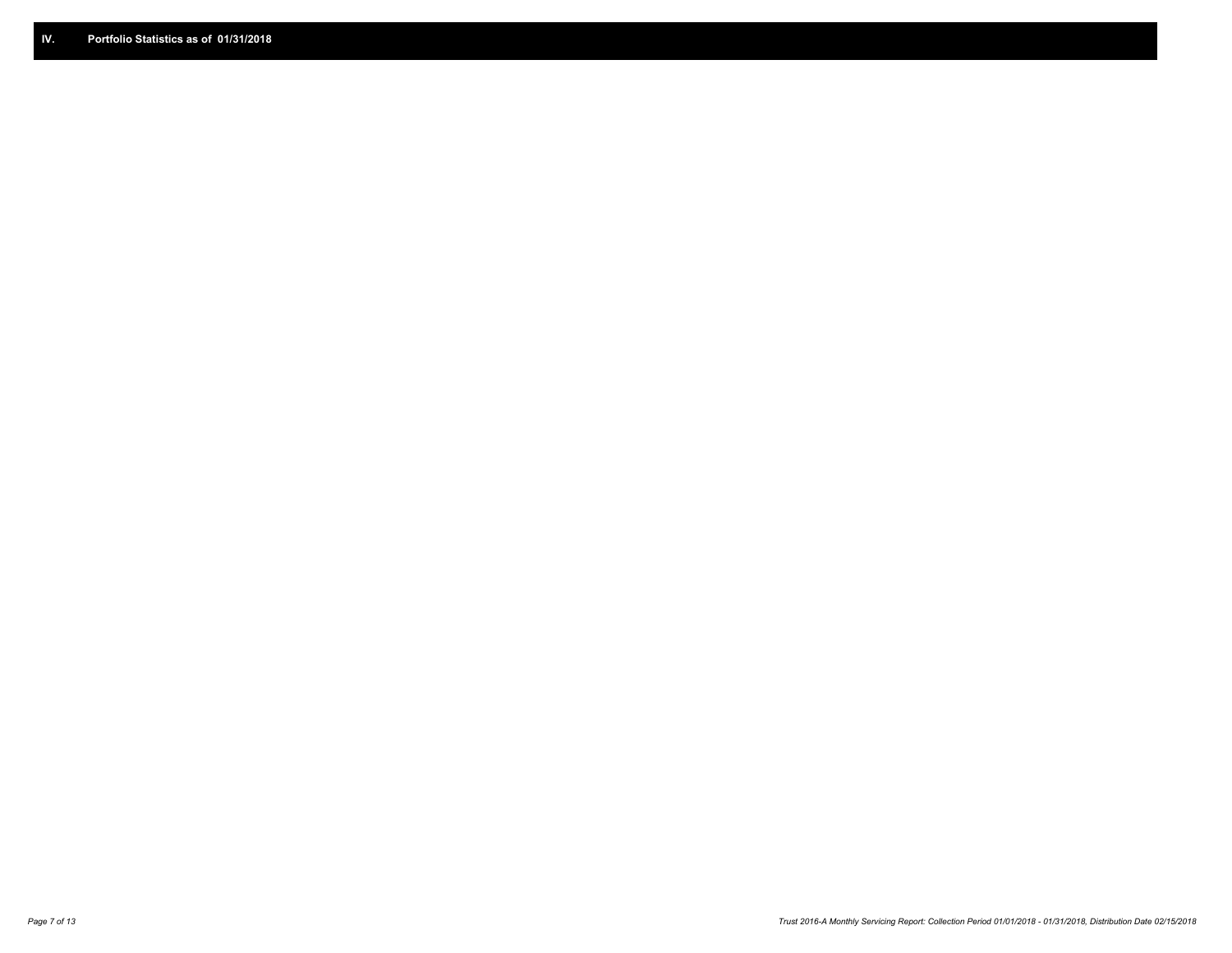|  | <b>Loan Program</b> |  |
|--|---------------------|--|
|  |                     |  |

|                                    | Weighted<br><b>Average Coupon</b> | # LOANS     | <b>S AMOUNT</b>  | $%$ *     |
|------------------------------------|-----------------------------------|-------------|------------------|-----------|
| - Smart Option Interest-Only Loans | 7.86%                             | 10,545      | \$97,360,871.25  | 18.638%   |
| - Smart Option Fixed Pay Loans     | 8.96%                             | 12.431      | \$166,835,678.79 | 31.937%   |
| - Smart Option Deferred Loans      | 9.28%                             | 22.695      | \$258,189,587.72 | 49.425%   |
| - Other Loan Programs              | $0.00\%$                          | $\mathbf 0$ | \$0.00           | $0.000\%$ |
| Total                              | 8.91%                             | 45,671      | \$522,386,137.76 | 100.000%  |

\* Percentages may not total 100% due to rounding

B

C

A

| <b>Index Type</b>     |                                   |         |                  |          |
|-----------------------|-----------------------------------|---------|------------------|----------|
|                       | Weighted<br><b>Average Coupon</b> | # LOANS | <b>\$ AMOUNT</b> | $%$ *    |
| - Fixed Rate Loans    | 8.63%                             | 8,550   | \$107,007,474.47 | 20.484%  |
| - LIBOR Indexed Loans | 8.99%                             | 37,121  | \$415,378,663.29 | 79.516%  |
| - Other Index Rates   | $0.00\%$                          | 0       | \$0.00           | 0.000%   |
| Total                 | 8.91%                             | 45,671  | \$522,386,137.76 | 100.000% |

\* Percentages may not total 100% due to rounding

# **Weighted Average Recent FICO**

| $0 - 639$          | 3,130  | \$30,890,459.80  | 5.913%   |
|--------------------|--------|------------------|----------|
| 640 - 669          | 2,704  | \$29,281,020.91  | 5.605%   |
| 670 - 699          | 5,171  | \$59,066,828.87  | 11.307%  |
| 700 - 739          | 10,426 | \$121,516,467.97 | 23.262%  |
| $740 +$            | 24,230 | \$281,580,574.04 | 53.903%  |
| N/A <sup>(1)</sup> | 10     | \$50,786.17      | 0.010%   |
| Total              | 45,671 | \$522,386,137.76 | 100.000% |

#### WAC reflects WAC3

To conform with company standard reporting these sections now include Princial and Interest Accrued to Capitalize.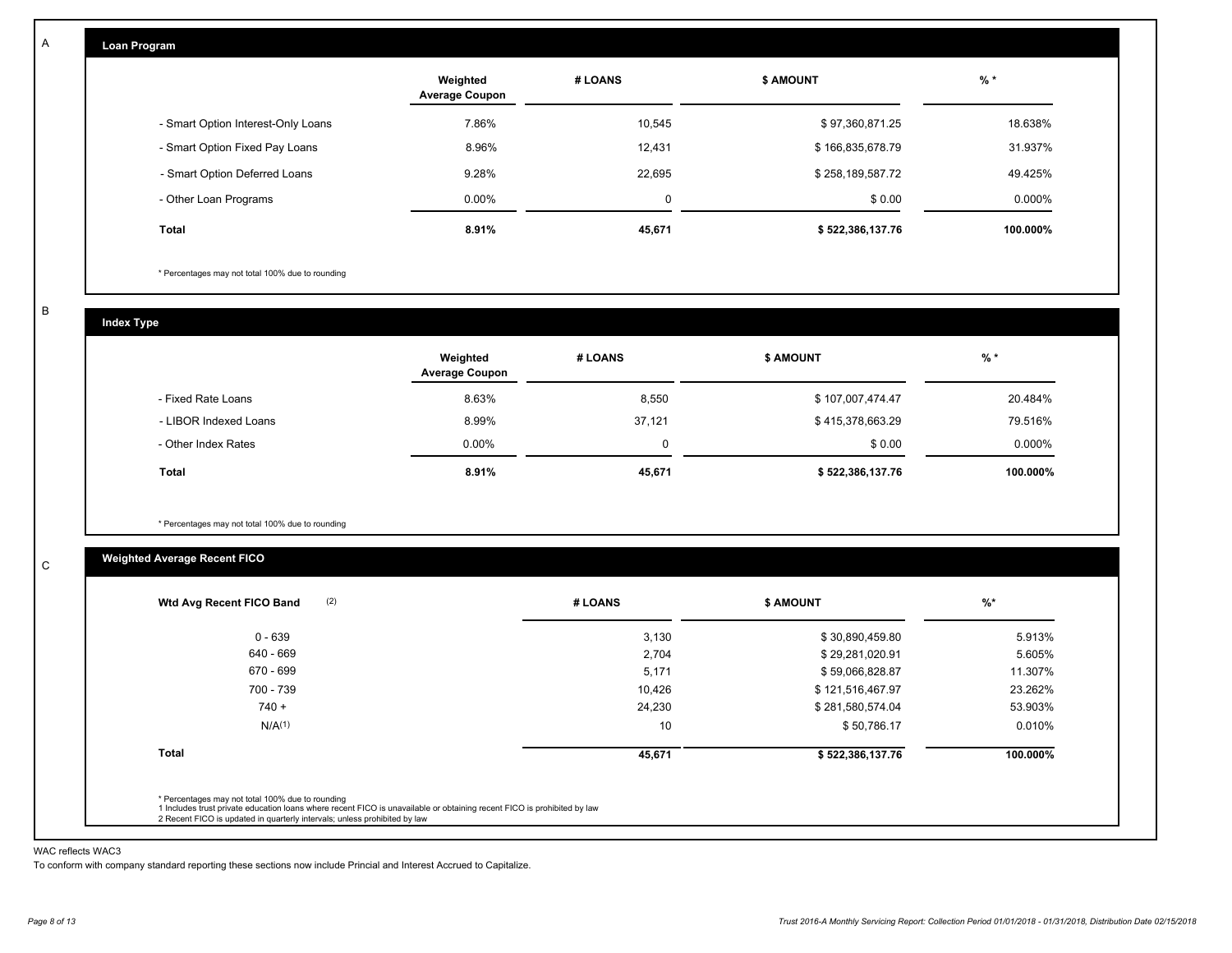| V. | 2016-A Reserve Account, Principal Distribution, and R-2 Certificate Calculations     |                  |
|----|--------------------------------------------------------------------------------------|------------------|
| А. | <b>Reserve Account</b>                                                               |                  |
|    | Specified Reserve Account Balance                                                    | \$1,557,854.00   |
|    | Actual Reserve Account Balance                                                       | \$1,557,854.00   |
| В. | <b>Principal Distribution Amount</b>                                                 |                  |
|    | Class A Notes Outstanding<br>i.                                                      | \$362,872,286.18 |
|    | Pool Balance<br>ii.                                                                  | \$522,386,137.76 |
|    | First Priority Principal Distribution Amount (i - ii)<br>iii.                        | \$0.00           |
|    | Class A and B Notes Outstanding<br>iv.                                               | \$412,872,286.18 |
|    | First Priority Principal Distribution Amount<br>۷.                                   | \$0.00           |
|    | Pool Balance<br>vi.                                                                  | \$522,386,137.76 |
|    | Specified Overcollateralization Amount<br>vii.                                       | \$156,715,841.33 |
|    | Regular Principal Distribution Amount (if (iv > 0, (iv - v) - (vi - vii))<br>viii.   | \$47,201,989.75  |
|    | Pool Balance<br>ix.                                                                  | \$522,386,137.76 |
|    | 10% of Initial Pool Balance<br>х.                                                    | \$61,822,914.68  |
|    | First Priority Principal Distribution Amount<br>xi.                                  | \$0.00           |
|    | Regular Principal Distribution Amount<br>xii.                                        | \$47,201,989.75  |
|    | Available Funds (after payment of waterfall items A through I)<br>xiii.              | \$0.00           |
|    | xiv. Additional Principal Distribution Amount (if(vi <= x,min(xiii, vi - xi - xii))) | \$0.00           |
| C. | R-2 Certificate                                                                      |                  |
|    | <b>Previous Notional Balance</b>                                                     | \$37,490,591.00  |
|    | Shortfall of Principal                                                               | \$0.00           |
|    | Shortfall of Interest                                                                | \$0.00           |
|    | <b>Current Notional Balance</b>                                                      | \$37,490,591.00  |
|    | Excess Distribution Allocated (1)                                                    | \$0.00           |
|    |                                                                                      |                  |
|    |                                                                                      |                  |

1. Until the notional amount of the R-2 Certificate is reduced to zero and if there is excess cash through the distribution available it will be distributed to the R-2 Certificate, otherwise the amount will be zero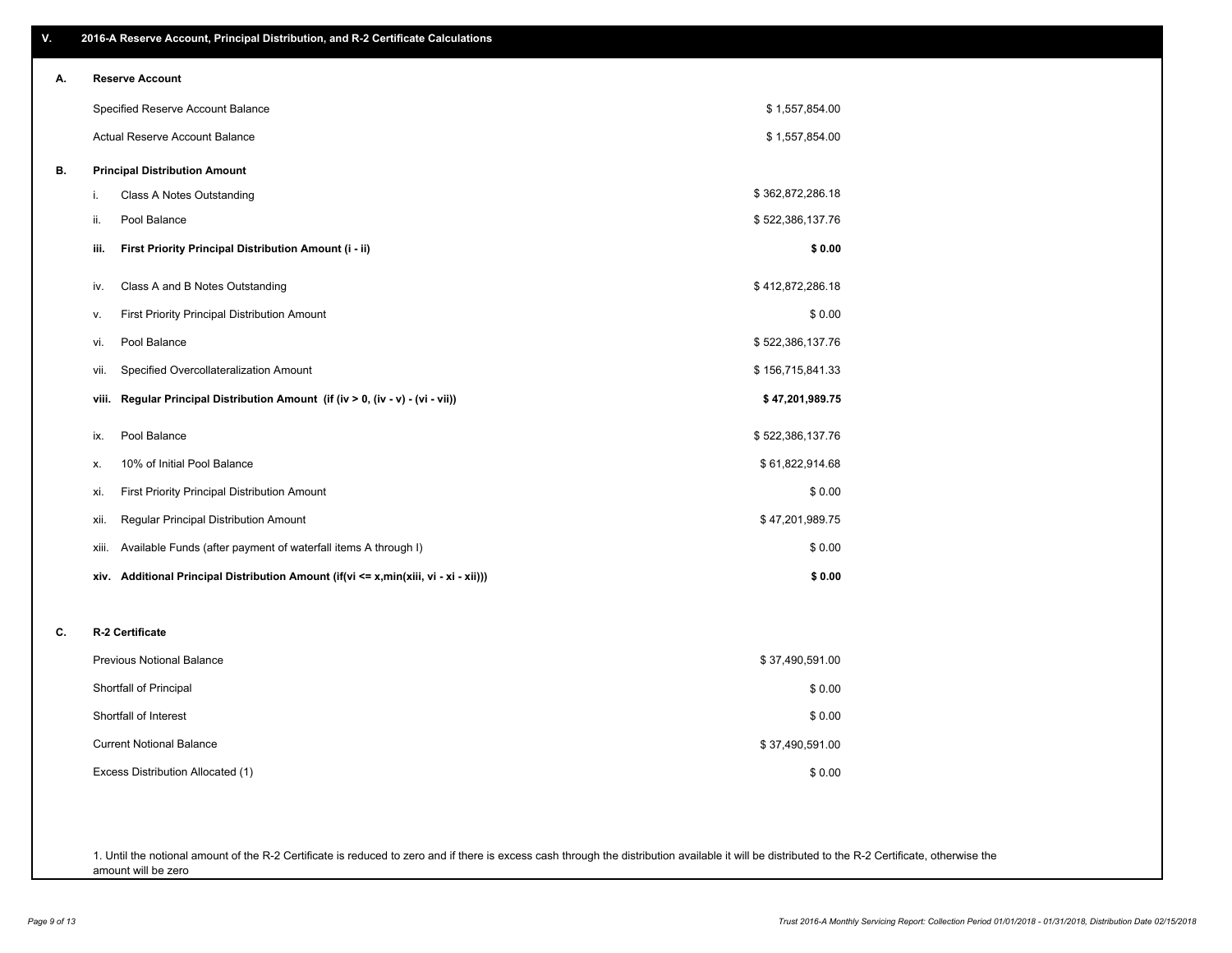|              |                                                         | Paid           | <b>Funds Balance</b> |
|--------------|---------------------------------------------------------|----------------|----------------------|
|              | <b>Total Available Funds</b>                            |                | \$10,196,283.99      |
| A            | <b>Trustee Fees</b>                                     | \$0.00         | \$10,196,283.99      |
| B            | <b>Servicing Fees</b>                                   | \$334,137.06   | \$9,862,146.93       |
| C            | i. Administration Fees                                  | \$8,333.00     | \$9,853,813.93       |
|              | ii. Unreimbursed Administrator Advances plus any Unpaid | \$0.00         | \$9,853,813.93       |
| D            | Class A Noteholders Interest Distribution Amount        | \$852,609.74   | \$9,001,204.19       |
| Е            | <b>First Priority Principal Payment</b>                 | \$0.00         | \$9,001,204.19       |
| F.           | Class B Noteholders Interest Distribution Amount        | \$169,143.75   | \$8,832,060.44       |
| G            | <b>Reinstatement Reserve Account</b>                    | \$0.00         | \$8,832,060.44       |
| H            | <b>Regular Principal Distribution</b>                   | \$8,832,060.44 | \$0.00               |
| $\mathbf{I}$ | <b>Carryover Servicing Fees</b>                         | \$0.00         | \$0.00               |
| J            | Additional Principal Distribution Amount                | \$0.00         | \$0.00               |
| K            | Unpaid Expenses of Trustee                              | \$0.00         | \$0.00               |
|              | Unpaid Expenses of Administrator                        | \$0.00         | \$0.00               |
| M            | i. Remaining Funds to the R-1 Certificateholder(s)      | \$0.00         | \$0.00               |
|              | ii. Remaining Funds to the R-2 Certificateholder(s)     | \$0.00         | \$0.00               |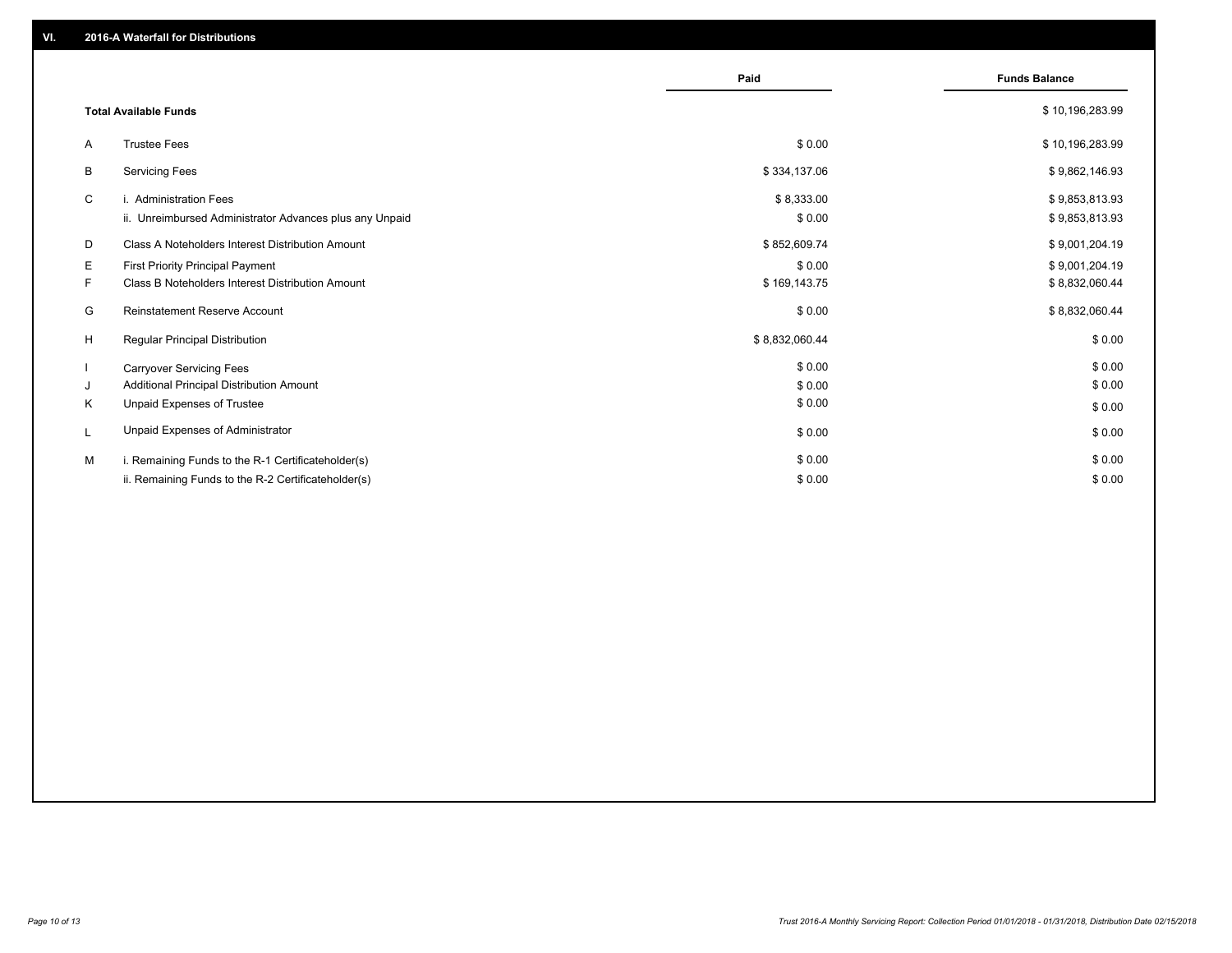| <b>Distribution Amounts</b>                                |                         |                         |                         |
|------------------------------------------------------------|-------------------------|-------------------------|-------------------------|
|                                                            | A <sub>1</sub>          | A <sub>2</sub> A        | A <sub>2</sub> B        |
| Cusip/Isin                                                 | 78449FAA9               | 78449FAB7               | 78449FAC5               |
| <b>Beginning Balance</b>                                   | \$10,872,286.18         | \$218,000,000.00        | \$134,000,000.00        |
| Index                                                      | <b>LIBOR</b>            | <b>FIXED</b>            | <b>LIBOR</b>            |
| Spread/Fixed Rate                                          | 0.70%                   | 2.70%                   | 1.50%                   |
| Record Date (Days Prior to Distribution)                   | 1 NEW YORK BUSINESS DAY | 1 NEW YORK BUSINESS DAY | 1 NEW YORK BUSINESS DAY |
| <b>Accrual Period Begin</b>                                | 1/16/2018               | 1/15/2018               | 1/16/2018               |
| <b>Accrual Period End</b>                                  | 2/15/2018               | 2/15/2018               | 2/15/2018               |
| Daycount Fraction                                          | 0.08333333              | 0.08333333              | 0.08333333              |
| Interest Rate*                                             | 2.25945%                | 2.70000%                | 3.05945%                |
| <b>Accrued Interest Factor</b>                             | 0.001882875             | 0.002250000             | 0.002549542             |
| <b>Current Interest Due</b>                                | \$20,471.16             | \$490,500.00            | \$341,638.58            |
| Interest Shortfall from Prior Period Plus Accrued Interest | $\mathsf{\$}$ -         | $\mathsf{\$}$ -         | $\mathsf{\$}$ -         |
| <b>Total Interest Due</b>                                  | \$20,471.16             | \$490,500.00            | \$341,638.58            |
| <b>Interest Paid</b>                                       | \$20,471.16             | \$490,500.00            | \$341,638.58            |
| <b>Interest Shortfall</b>                                  | $S -$                   | $\mathsf{\$}$ -         | $\mathsf{\$}$ -         |
| <b>Principal Paid</b>                                      | \$8,832,060.44          | $\mathsf{\$}$ -         | $\mathsf{\$}$ -         |
| <b>Ending Principal Balance</b>                            | \$2,040,225.74          | \$218,000,000.00        | \$134,000,000.00        |
| Paydown Factor                                             | 0.059275573             | 0.000000000             | 0.000000000             |
| <b>Ending Balance Factor</b>                               | 0.013692790             | 1.000000000             | 1.000000000             |

\* Pay rates for Current Distribution. For the interest rates applicable to the next distribution date, please see https://www.salliemae.com/about/investors/data/SMBabrate.txt.

**VII. 2016-A Distributions**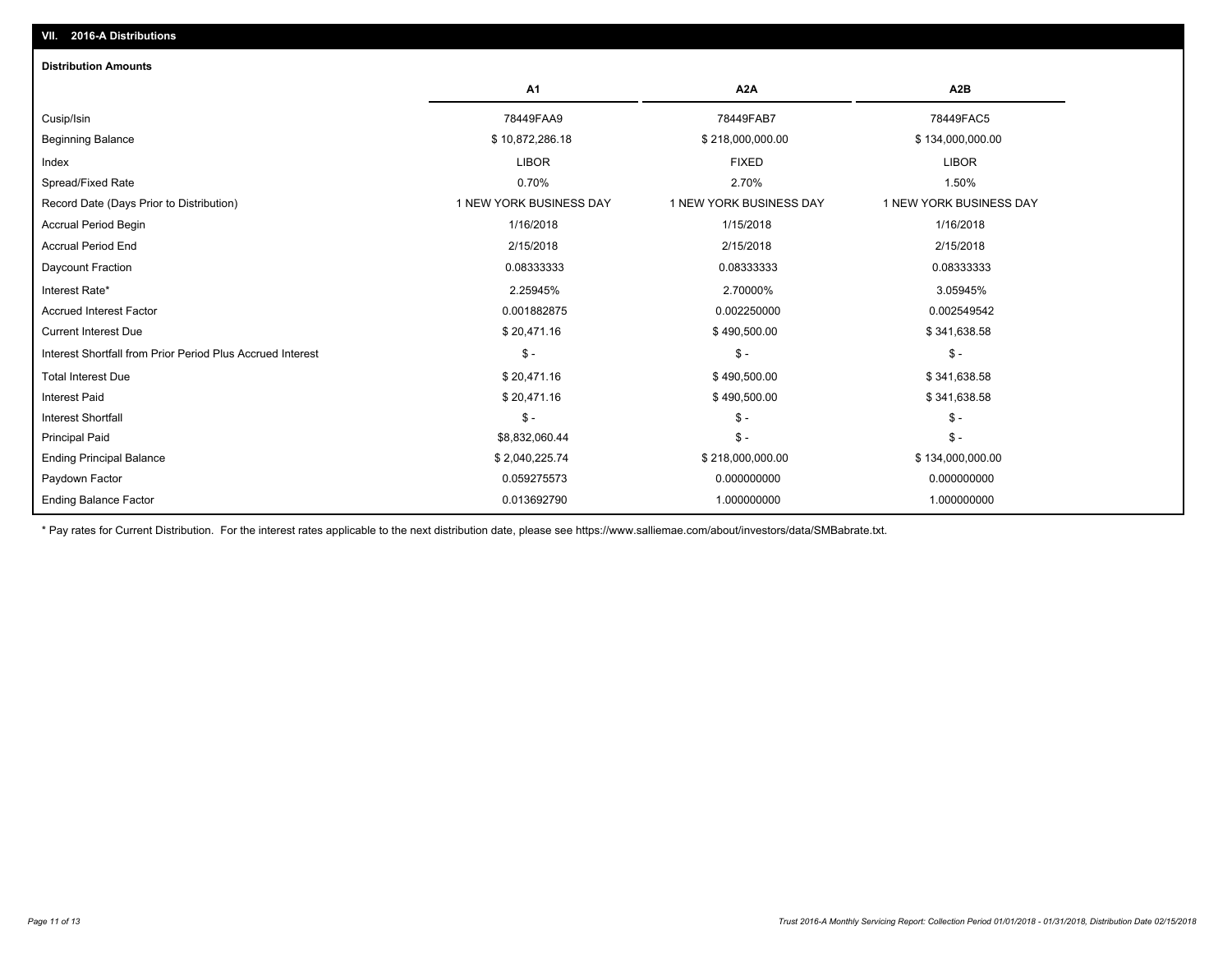| VII. 2016-A Distributions                                  |                         |
|------------------------------------------------------------|-------------------------|
| <b>Distribution Amounts</b>                                |                         |
|                                                            | $\, {\bf B}$            |
| Cusip/Isin                                                 | 78449FAD3               |
| <b>Beginning Balance</b>                                   | \$50,000,000.00         |
| Index                                                      | <b>LIBOR</b>            |
| Spread/Fixed Rate                                          | 2.50%                   |
| Record Date (Days Prior to Distribution)                   | 1 NEW YORK BUSINESS DAY |
| Accrual Period Begin                                       | 1/16/2018               |
| <b>Accrual Period End</b>                                  | 2/15/2018               |
| Daycount Fraction                                          | 0.08333333              |
| Interest Rate*                                             | 4.05945%                |
| Accrued Interest Factor                                    | 0.003382875             |
| Current Interest Due                                       | \$169,143.75            |
| Interest Shortfall from Prior Period Plus Accrued Interest | $\mathsf{\$}$ -         |
| <b>Total Interest Due</b>                                  | \$169,143.75            |
| <b>Interest Paid</b>                                       | \$169,143.75            |
| <b>Interest Shortfall</b>                                  | $\mathbb{S}$ -          |
| <b>Principal Paid</b>                                      | $\mathcal{S}$ -         |
| <b>Ending Principal Balance</b>                            | \$50,000,000.00         |
| Paydown Factor                                             | 0.000000000             |
| <b>Ending Balance Factor</b>                               | 1.000000000             |

\* Pay rates for Current Distribution. For the interest rates applicable to the next distribution date, please see https://www.salliemae.com/about/investors/data/SMBabrate.txt.